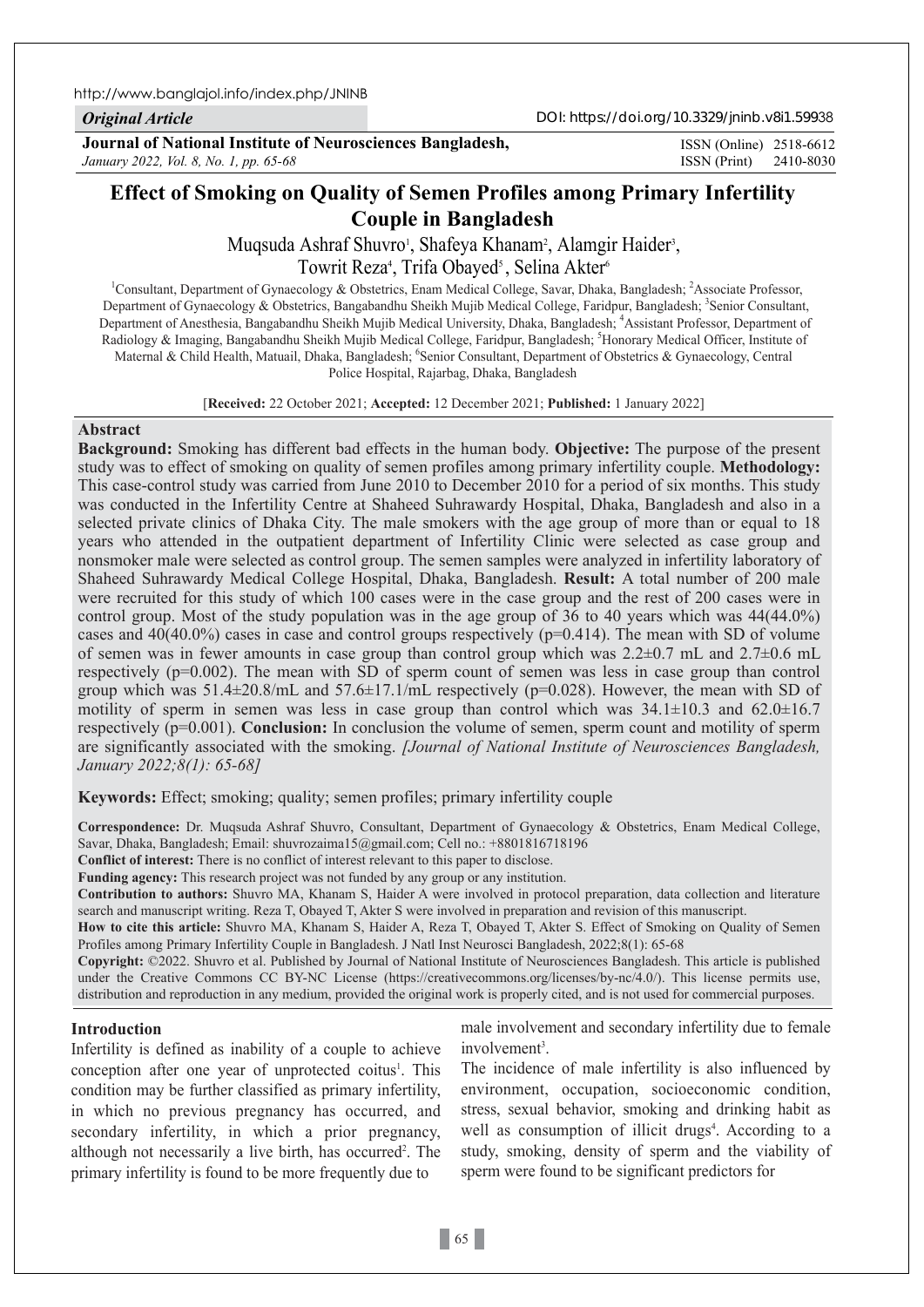infertility among men<sup>5</sup>. The duration of infertility also provides one of the most significant prognostic indicators of male infertility<sup>6</sup>.

In a meta-analysis<sup>7</sup>, including 27 studies on the association between cigarette smoking and semen quality a mean reduction in sperm concentration of 13.0% a mean reduction of sperm motility of 10% and a mean reduction of morphologically normal sperm of 3.0% was reported in smokers. Most of the studies, however, which reported a significant difference in semen quality, were performed in normal, non-infertility clinic men. Unfortunately, in 25 out of 27 studies in this met-analysis, the number of smokers was less than 200 men<sup>7</sup>. Another major shortcoming is the lack of accurate smoking dose information. The purpose of the present study was to effect of smoking on quality of semen profiles among primary infertility couple.

## **Methodology**

This was a case-control study. This study was carried from June 2010 to December 2010 for a period of six months which was conducted in the Infertility Centre at Shaheed Suhrawardy College Hospital, Dhaka, Bangladesh and in selected private clinics of Dhaka City. Consecutive male smokers who attended the outpatient department of Infertility Clinic of Shaheed Suhrawardy Medical College Hospital, Dhaka, Bangladesh and in selected private clinics were included in this study. Male infertile couple with age of 25 to 40 years with a history of primary sub fertility who were able to provide an ejaculate, the subject who had never had urogenital or serious systemic diseases, married at least for one year or none of them ever used any contraceptive measure for the past one year or longer were included in this study. Patients with the history of tobacco or betel nut chewing, bidi smoking, patients with occupational exposures to chemical or excessive heat like cases working at petrol pumps, chemical factories and bakeries, patients with history of injury to the testes, varicocoele, hydrocoele, undescended testis or its corrective surgery and vasectomy reversal surgery, patients with history of any chronic illness such as tuberculosis, diabetes mellitus, hypertension, thyroid diseases, mumps or any ailment with long term under medication or azoospermics patient or above 45 years of age to avoid effects of ageing on sperm variables were excluded from this study. The semen samples were analyzed in the infertility laboratory of Shaheed Suhrawardy Medical College Hospital, Dhaka, Bangladesh. Semen samples were collected by masturbation in a clean specimen

container after a sexual abstinence for 3 to 6 days which was allowed to liquefy and were evaluated immediately thereafter. The result of semen analysis was classified according to the nomenclature of semen variables. Data was collected from the male partner and recorded on a pre-designed data collection sheet from each patient by face to face interview and from semen analysis report. Data was processed and statistical analysis was performed by Statistical Package Social Science (SPSS Version 20.0) software packet. P value less than 0.05 was considered significant and was measured by unpaired Student 't' test and 'x2' test.

## **Results**

A total number of 200 male were recruited for this study of which 100 cases were in the case group and the rest of 200 cases were in control group. Most of the study population was in the age group of 36 to 40 years which was  $44(44.0%)$  cases and  $40(40.0%)$  cases in case and control groups respectively. However, next highest number of study population was 36(36.0%) respondents and 32(32.0%) respondents in the age group of 31 to 35 years in case and control groups respectively. The difference of age group in case and control groups were not statistically significant  $(p=0.414)$  (Table 1).

Table 1: Age Distribution of Study Population (n=200)

| <b>Age Group</b> | Group          |                | P value |
|------------------|----------------|----------------|---------|
|                  | Case           | Control        |         |
| 26 to 30 Years   | $20(20.0\%)$   | $28(28.0\%)$   |         |
| 31 to 35 Years   | $36(36.0\%)$   | 32(32.0%)      | 0.414   |
| 36 to 40 Years   | 44(44.0%)      | $40(40.0\%)$   |         |
| <b>Total</b>     | $100(100.0\%)$ | $100(100.0\%)$ |         |

The mean with SD of volume of semen was in fewer amounts in case group than control group which was  $2.2\pm0.7$  mL and  $2.7\pm0.6$  mL respectively. The difference of volume of semen between the case and control groups was statistically significant (p=0.002). However, the mean with SD of pH of semen was 7.3 $\pm$ 0.1 and 13.7 $\pm$ 19.7 in case and control groups respectively. The difference of pH of semen between the case and control groups was statistically significant (p=0.024) (Table 2).

The mean with SD of sperm count of semen was less in case group than control group which was 51.4±20.8/mL and 57.6±17.1/mL respectively. The difference of sperm count of semen between the case and control groups was statistically significant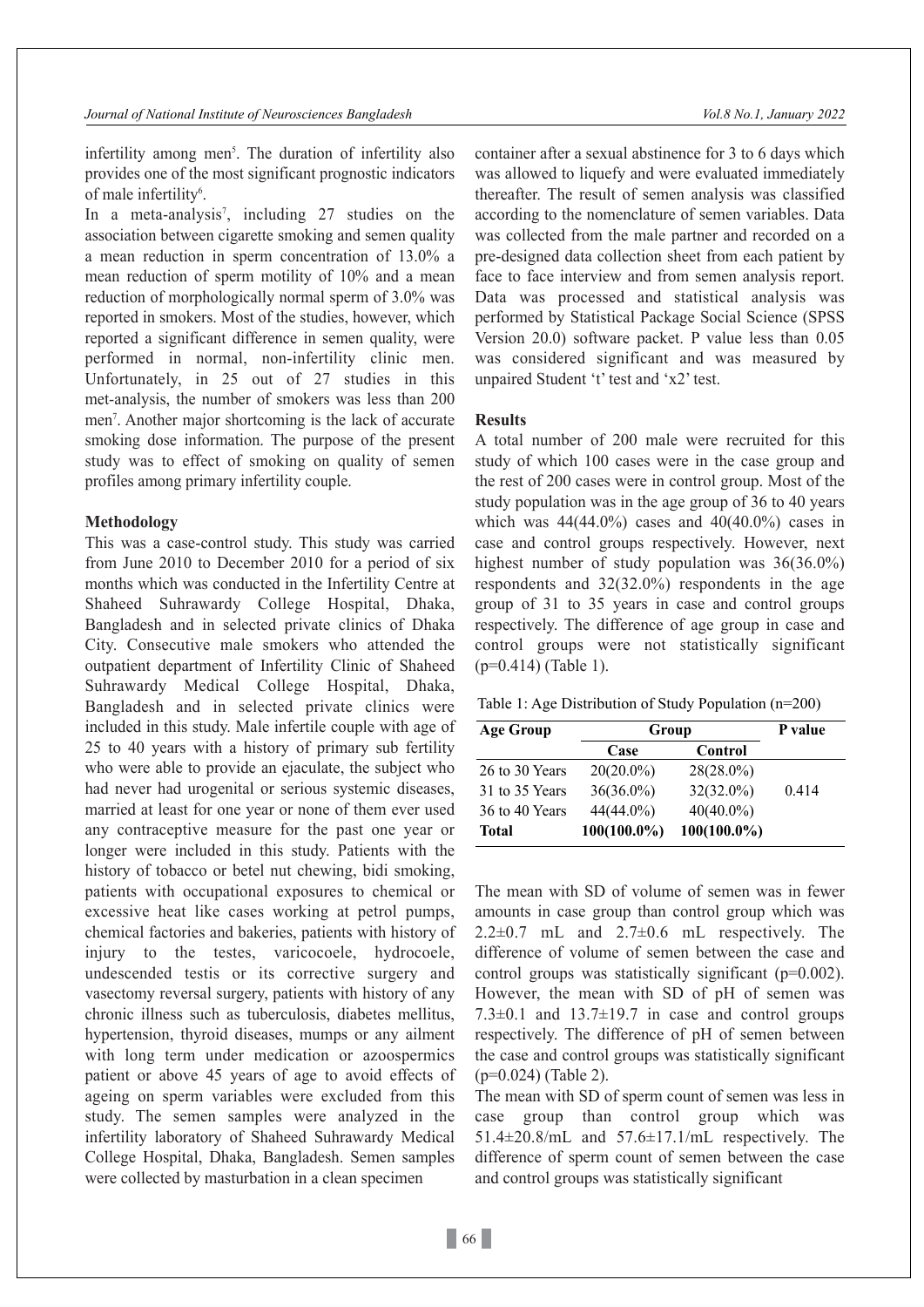(p=0.028). However, the mean with SD of motility of sperm in semen was less in case group than control which was  $34.1 \pm 10.3$  and  $62.0 \pm 16.7$  respectively. The difference of motility of sperm in semen between the case and control groups was statistically significant  $(p=0.001)$ . Furthermore, the mean with SD of morphology of sperm in semen was less in case group than control which was  $48.6 \pm 10.2$  and  $54.8 \pm 10$ respectively. The difference of morphology of sperm in semen between the case and control groups was statistically significant (p=0.003) (Table 3).

Table 2: Semen Parameter in Case and Control Groups (Mean±SD)

| <b>Variables</b> | Group         |                 | P value |
|------------------|---------------|-----------------|---------|
|                  | Case          | Control         |         |
| Volume (ml)      | $2.2 \pm 0.7$ | $2.7 \pm 0.6$   | 0.002   |
| Range (min-max)  | $(1 - 4)$     | $(2 - 4)$       |         |
| pH               | $7.3 \pm 0.1$ | $13.7 \pm 19.7$ | 0.024   |
| Range (min-max)  | $(7.2 - 7.6)$ | $(7.2 - 7.2)$   |         |

Student t test was performed to see the level of significance

Table 3: Microscopic Findings of Semen of Study Population (Mean±SD)

| <b>Variables</b>   | Group           |                 | P value |
|--------------------|-----------------|-----------------|---------|
|                    | Case            | Control         |         |
| Sperm count/(ml)   | $51.4 \pm 20.8$ | $57.6 \pm 17.1$ | 0.028   |
| Range (min-max)    | $(15 - 90)$     | $(40 - 100)$    |         |
| Motility $(\%)$    | $34.1 \pm 10.3$ | $62.0 \pm 16.7$ | 0.001   |
| Range (min-max)    | $(8 - 45)$      | $(40 - 130)$    |         |
| Morphology $(\% )$ | $48.6 \pm 10.2$ | $54.8 \pm 10$   | 0.003   |
| Range (min-max)    | $(30 - 68)$     | $(30 - 70)$     |         |

Student t test was performed to see the level of significance





## **Discussion**

Infertility is a common problem affecting one in six couples' inability of a couple to achieve conception

after one year of unprotected coitus<sup>8</sup>. In 30.0% of infertile couples, the male factor, in the form of defective sperm quality, is a major cause and as a large number of men smoke worldwide and the fact that cigarette smoke contains known mutagens and carcinogens, there has been much concern that smoking may have unfavorable effects on male reproduction<sup>9</sup>. Several studies from different parts of the world have observed that cigarette smoking has an effect on the semen quality especially in those who are heavy smokers or who have been smoking for many years.

The results of semen analysis are classified according to the nomenclature of semen variables. Normozoospermia is diagnosed when sperm concentration, motility and morphology were with in the reference values. The reference value for sperm concentration was taken as outlined in WHO guideline for sperm concentration  $(>20X106)$  sperm/mL, motility ('≥50.0%) sperm with forward progression [categories 'a' and 'b'] or  $\geq 25\%$  sperm with category 'a' movement; and for 'morphology; ≥30% sperm with normal morphology respectively. Oligozoospermia is determined when sperm concentration was less than reference value. Likewise, asthenozoospermia was diagnosed when motility, and teratozoospermia when morphology, was below the reference values. An oligoasthenoteratozoospermia is diagnosed when all three variables like concentration, motility, morphology are disturbed. Combinations like oligoasthenozoospermia, oligoteratozoospermia, asthenoteratozoospermia are also used when two variables are found together.

In a study<sup>10</sup>, the quality of semen obtained from smokers were much lower than non-smokers  $(p<0.01)$ . The sperm concentration, viability and forward progression were negatively correlated with cigarette smoking (p-0.01). No significant differences were noted in the quality of spermatozoa obtained from mild, moderate and short term smokers and non-smokers. Most semen parameters in the heavy and long term smokers are significantly lower than their corresponding values in the non-smokers (p=0.01).

In another study<sup>11</sup> the semen volume and activity and the sperm density, viability and forward progression, were much lower in the medium, heavy and long-term smokers than in the non-smokers  $(p=0.01)$ . The sperm density, viability and forward progression were negatively correlated with the amount and duration of cigarette smoking (p=0.01). Several studies have mention these type of result. In this context a study<sup>12</sup> has been performed and is found that an inverse